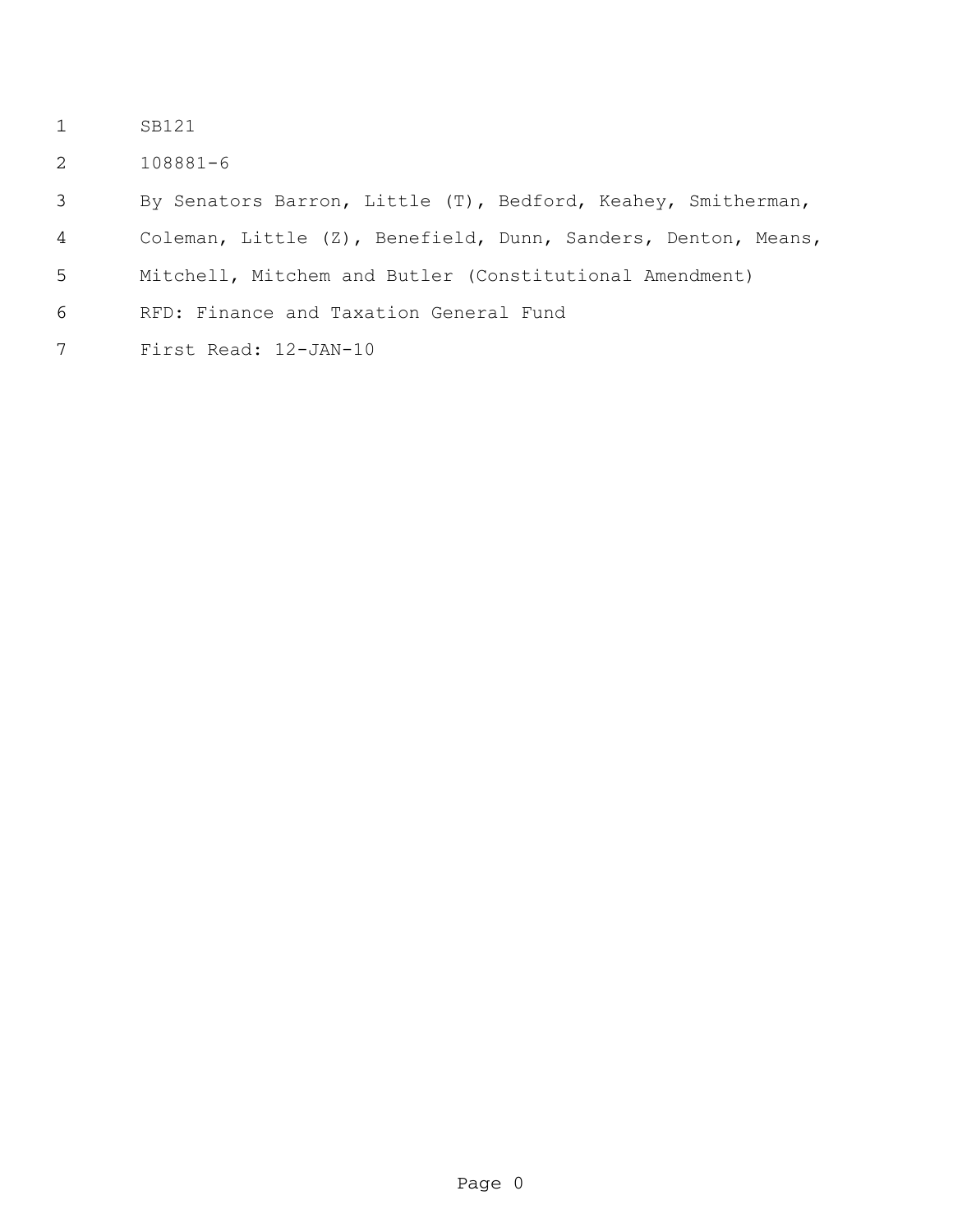| $\mathbf 1$    | 108881-6:n:01/07/2010:LFO-NG/csh                               |  |  |  |  |  |
|----------------|----------------------------------------------------------------|--|--|--|--|--|
| $\overline{2}$ |                                                                |  |  |  |  |  |
| 3              |                                                                |  |  |  |  |  |
| 4              |                                                                |  |  |  |  |  |
| 5              |                                                                |  |  |  |  |  |
| 6              |                                                                |  |  |  |  |  |
| 7              |                                                                |  |  |  |  |  |
| 8              | This bill would propose an amendment to the<br>SYNOPSIS:       |  |  |  |  |  |
| 9              | Constitution of Alabama of 1901, to provide for a              |  |  |  |  |  |
| 10             | ten year road and bridge construction program to be            |  |  |  |  |  |
| 11             | funded with appropriations from the Alabama Trust              |  |  |  |  |  |
| 12             | Fund and to provide for a transfer of funds to the             |  |  |  |  |  |
| 13             | County and Municipal Government Capital Improvement            |  |  |  |  |  |
| 14             | Fund.                                                          |  |  |  |  |  |
| 15             |                                                                |  |  |  |  |  |
| 16             | A BILL                                                         |  |  |  |  |  |
| 17             | TO BE ENTITLED                                                 |  |  |  |  |  |
| 18             | AN ACT                                                         |  |  |  |  |  |
| 19             |                                                                |  |  |  |  |  |
| 20             | To propose an amendment to the Constitution of                 |  |  |  |  |  |
| 21             | Alabama of 1901, to provide for a ten year road and bridge     |  |  |  |  |  |
| 22             | construction program to be funded with appropriations from the |  |  |  |  |  |
| 23             | Alabama Trust Fund and to provide for a transfer of funds to   |  |  |  |  |  |
| 24             | the County and Municipal Government Capital Improvement Fund.  |  |  |  |  |  |
| 25             | BE IT ENACTED BY THE LEGISLATURE OF ALABAMA:                   |  |  |  |  |  |
| 26             | Section 1. The following amendment to the                      |  |  |  |  |  |
| 27             | Constitution of Alabama of 1901, as amended, is proposed and   |  |  |  |  |  |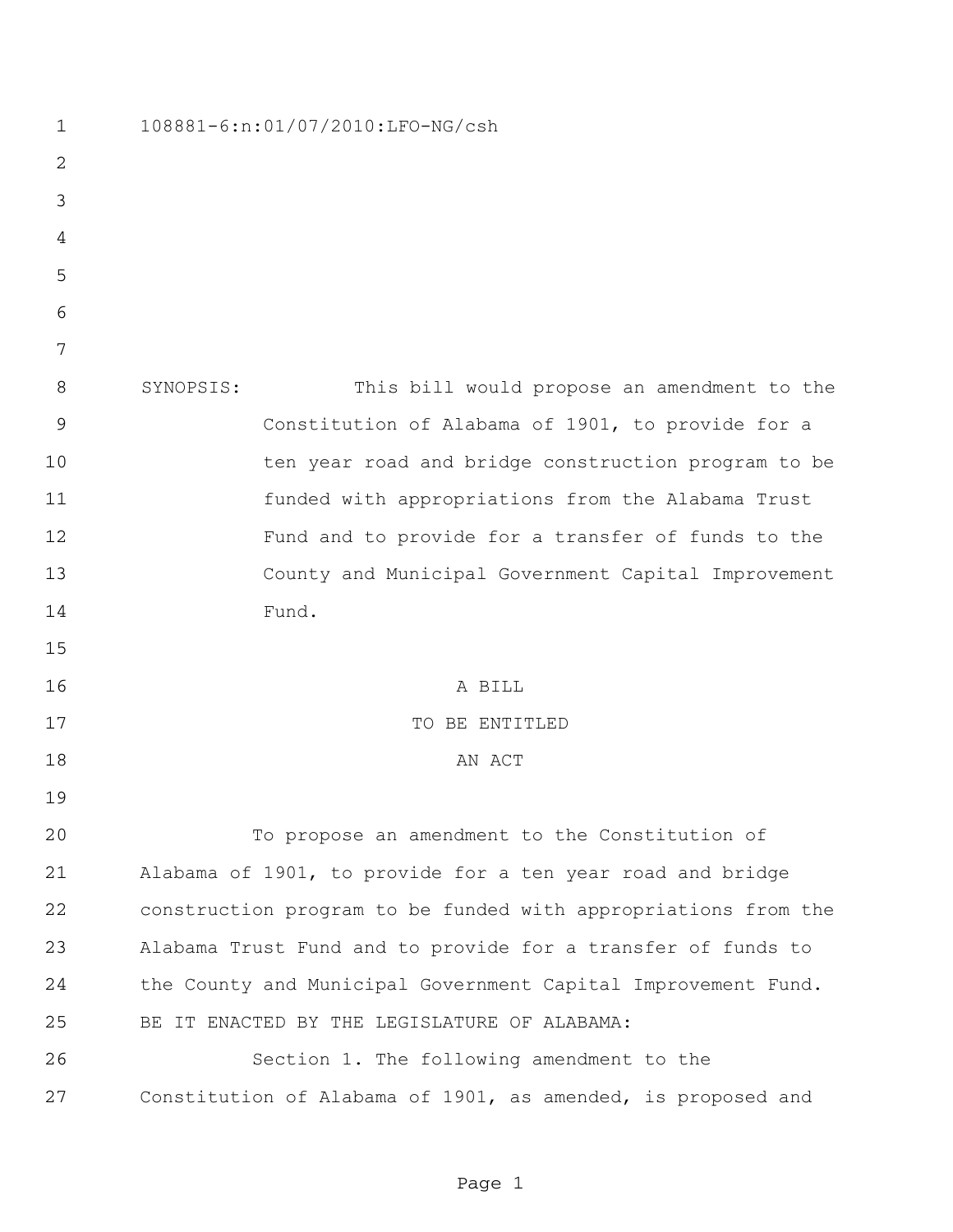shall become valid as a part thereof when approved by a majority of the qualified electors voting thereon and in accordance with Sections 284, 285, and 287 of the Constitution of Alabama of 1901, as amended:

## PROPOSED AMENDMENT

 Beginning in the fiscal year ending September 30, 2011 and continuing through the fiscal year ending September 30, 2020, the Legislature shall appropriate from the Alabama Trust Fund the amount of one hundred million dollars (\$100,000,000) in each fiscal year. The appropriation may be made in either the general appropriations act or a separate appropriations act, and the funds shall be distributed as provided in subdivisions 1 and 2 below. Not less than twenty-five percent of this amount shall be used for maintenance and repairs.

 (1) Seventy-five percent of the appropriation from the Alabama Trust Fund shall be distributed to the Department of Transportation for state highways, roads, and bridges and other transportation purposes to be further allocated as follows:

 a. At least five million (\$5,000,000) of this amount shall be used in each congressional district in this state as these districts exist on the effective date of this amendment. For the fiscal year ending September 30, 2011 and 2012, the funds allocated to the Fifth Congressional district shall be further allocated to the City of Huntsville for infrastructure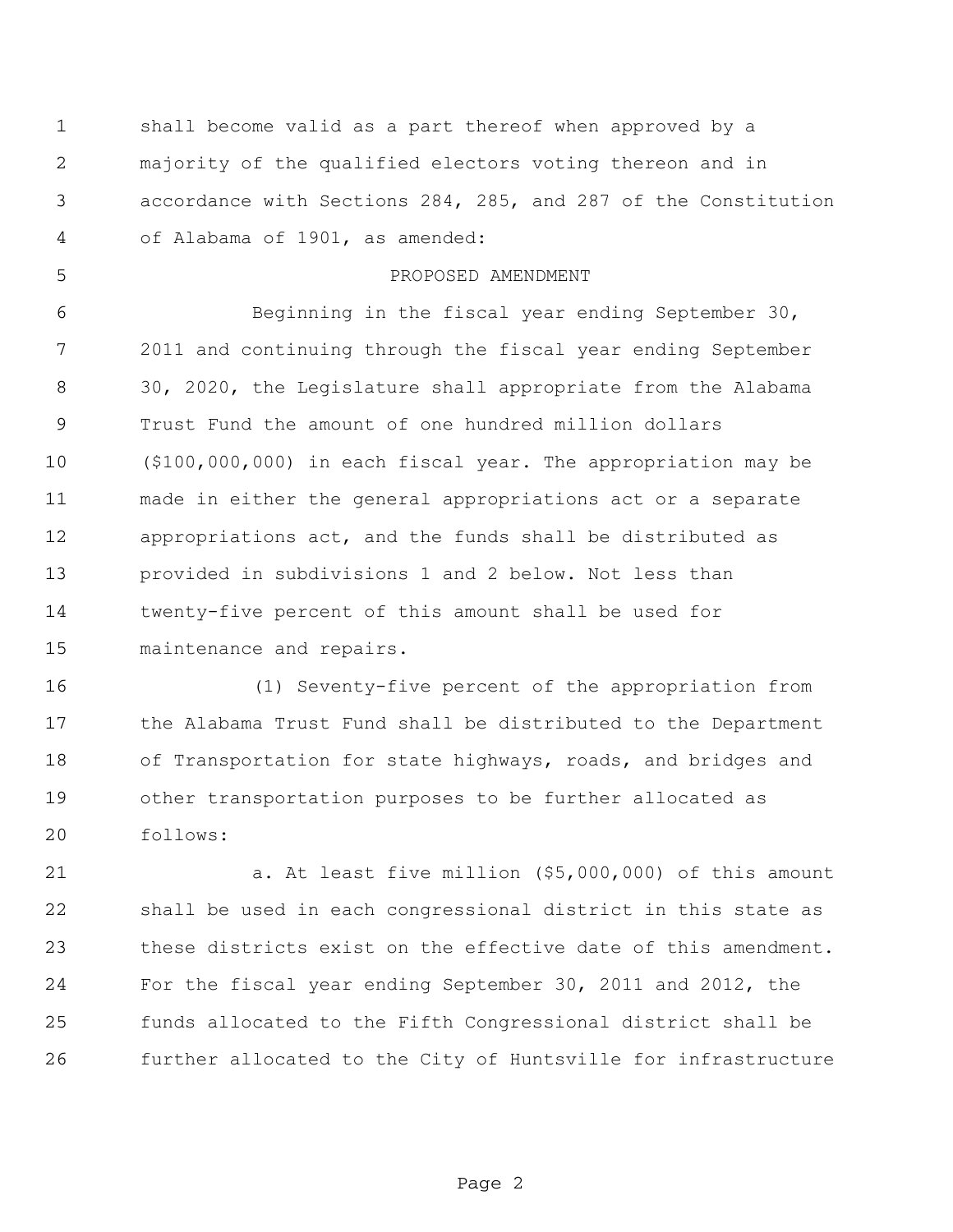supporting the growth and expansion related to the Defense Base Closure and Realignment Commission (BRAC).

 b. One million (\$1,000,000) of this amount shall be distributed to the Alabama Shortline Railroad Infrastructure Rehabilitation Fund established by Act No. 2008-382 in the 2008 Regular Session. These funds shall be granted in a manner which will enhance economic development and growth by providing for the proper rehabilitation and upgrading of shortline railroads. In order to be eligible to receive grant funds from this allocation an eligible grantee must provide matching funds equal to 20% of the amount of the grant award which shall be allocated for the same purposes for which the grant is made.

 (2) The remaining twenty-five (25%) shall be distributed to the counties and municipalities to be used for new construction and maintenance and repair. This amount shall be allocated as follows:

 a. Forty-five percent (45%) shall be allocated equally among the sixty-seven counties of the state.

 b. Fifty-five percent (55%) shall be allocated among the sixty-seven counties of the state on the basis of the ratio of the population of each county to the total population of the state according to the then next preceding federal decennial census.

 c. Ten percent of the total amount allocated to each county in accordance with subdivisions (2)a. and b. of this amendment shall be distributed among the municipalities within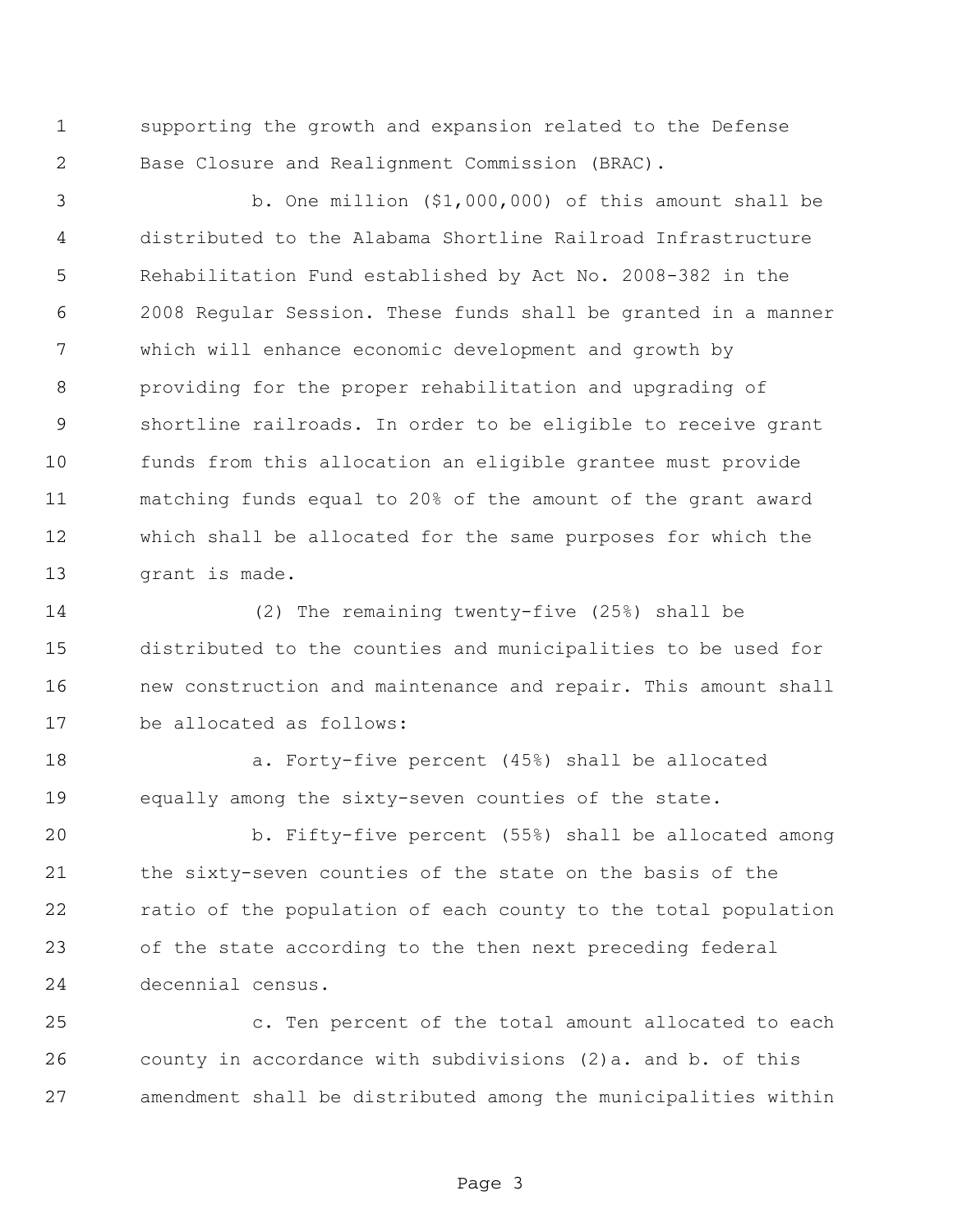the county on the basis of the ratio of the population of each municipality to the total population of all municipalities in the county according to the then next preceding federal decennial census except that in the fiscal year ending September 30, 2011 and 2012, any funds allocated to Madison County under subsection (a) and (b) shall be further allocated to the City of Huntsville for infrastructure supporting the growth and expansion related to the Defense Base Closure and Realignment Commission (BRAC).

 Section 2. In order to compensate for the reduction in interest earnings to local governments due to the transfer of funds from the Alabama Trust Fund, the following additional transfers shall be made from the Alabama Trust Fund in each of the following fiscal years to be divided equally between the Municipal Government Capital Improvement Fund created in Code of Alabama 1975, Section 11-66-4 and the County Government Capital Improvement Fund created in Code of Alabama 1975, Section 11-29-4.

| 19 |  |  | $FY$ 2011 - \$1 million |
|----|--|--|-------------------------|
| 20 |  |  | $FY$ 2012 - \$2 million |
| 21 |  |  | $FY$ 2013 - \$3 million |
| 22 |  |  | $FY$ 2014 - \$4 million |
| 23 |  |  | $FY$ 2015 - \$5 million |
| 24 |  |  | $FY$ 2016 - \$6 million |
| 25 |  |  | $FY$ 2017 - \$7 million |
| 26 |  |  | $FY$ 2018 - \$8 million |
| 27 |  |  | $FY$ 2019 - \$9 million |